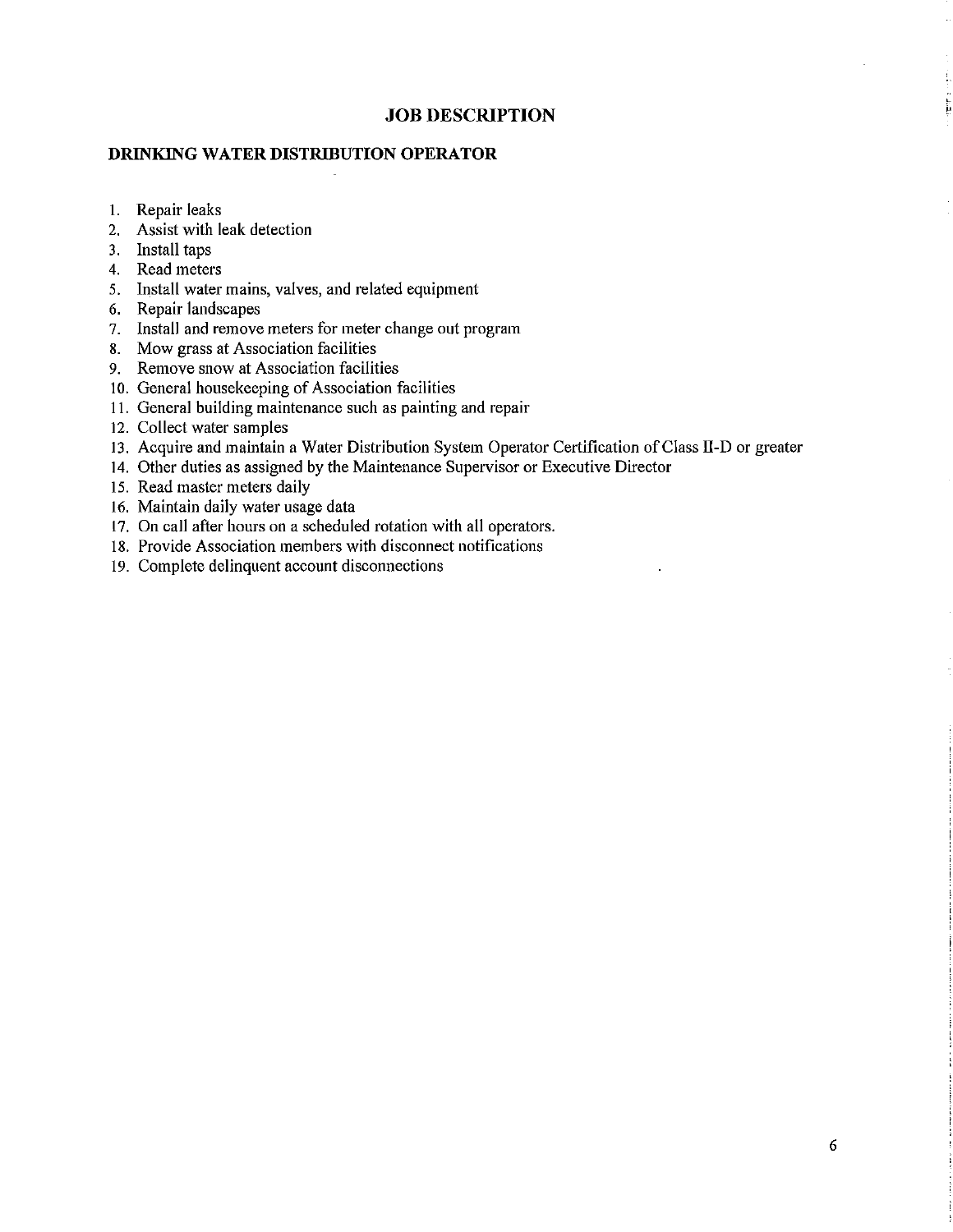## **OFFICE CLERK**

- I. Receive and post payments
- 2. Make daily deposits
- 3. Answer phone
- 4. Send and receive fax and mail
- 5. Prepare, log out, and log in work orders
- 6. Maintain work order book
- 7. Filing and copying
- 8. Typing and word processing
- 9. Assist Office Manager with accounting
- 10. Answer customer questions and help resolve customer complaints
- 11. Maintain meter history in route books and computer
- 12. Assist Executive Director and Office Manager upon request
- 13. Maintain Association files
- 14. General office housekeeping
- 15. Process Water User Agreements
- 16. Monitor Payment Plans
- 17. Monitor delinquent accounts

 $\ddot{\phantom{a}}$ 

÷, ii<br>ii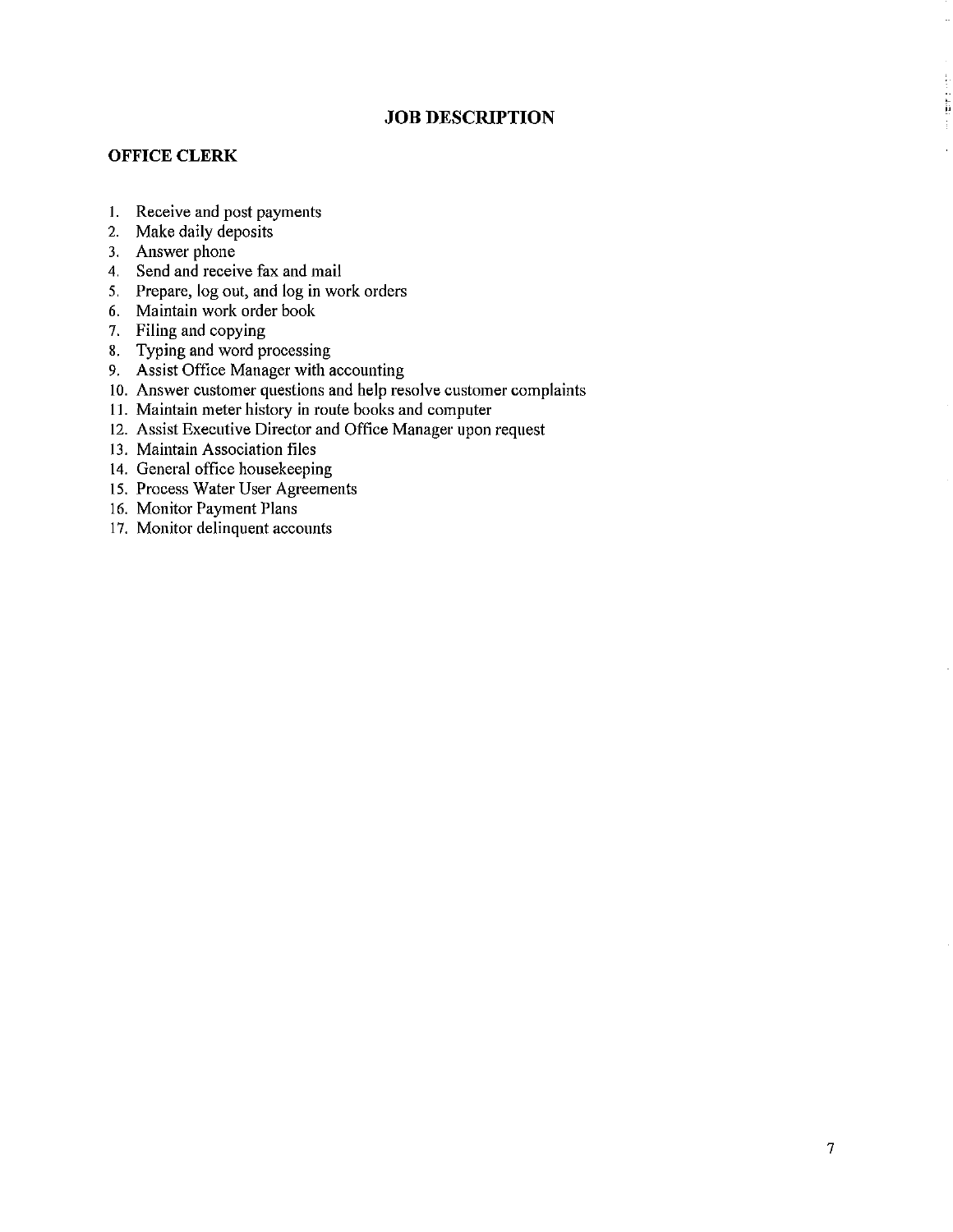#### **OFFICE MANAGER**

- I. Supervise Office Clerk
- 2. Maintain Association Financial Records
- 3. Issue payroll checks and keep payroll records
- 4. Submit quarterly, monthly and annual taxes
- 5. Maintain personnel records
- 6. File monthly operating reports
- 7. Maintain Association files
- 8. Attend and keep minutes of monthly board meetings
- 9. Reconcile bank accounts
- 10. Attend and keep minutes of special meetings such as membership meetings, bid openings, etc
- 11. Assist and provide information for auditor
- 12. Accounts receivable
- 13. Accounts payable
- 14. Computer billing
- 15. AMR and computer interface
- 16. Help coordinate day to day operations with Maintenance Supervisor
- 17. Generate required financial and billing reports
- 18. Assist Executive Director with filings for PSC, Division of Water, Rural Development, EPA, etc.
- 19. Manage delinquent accounts
- 20. Negotiate and monitor partial payment plans
- 20. Other duties as may be assigned by the Executive Director or the Board of Directors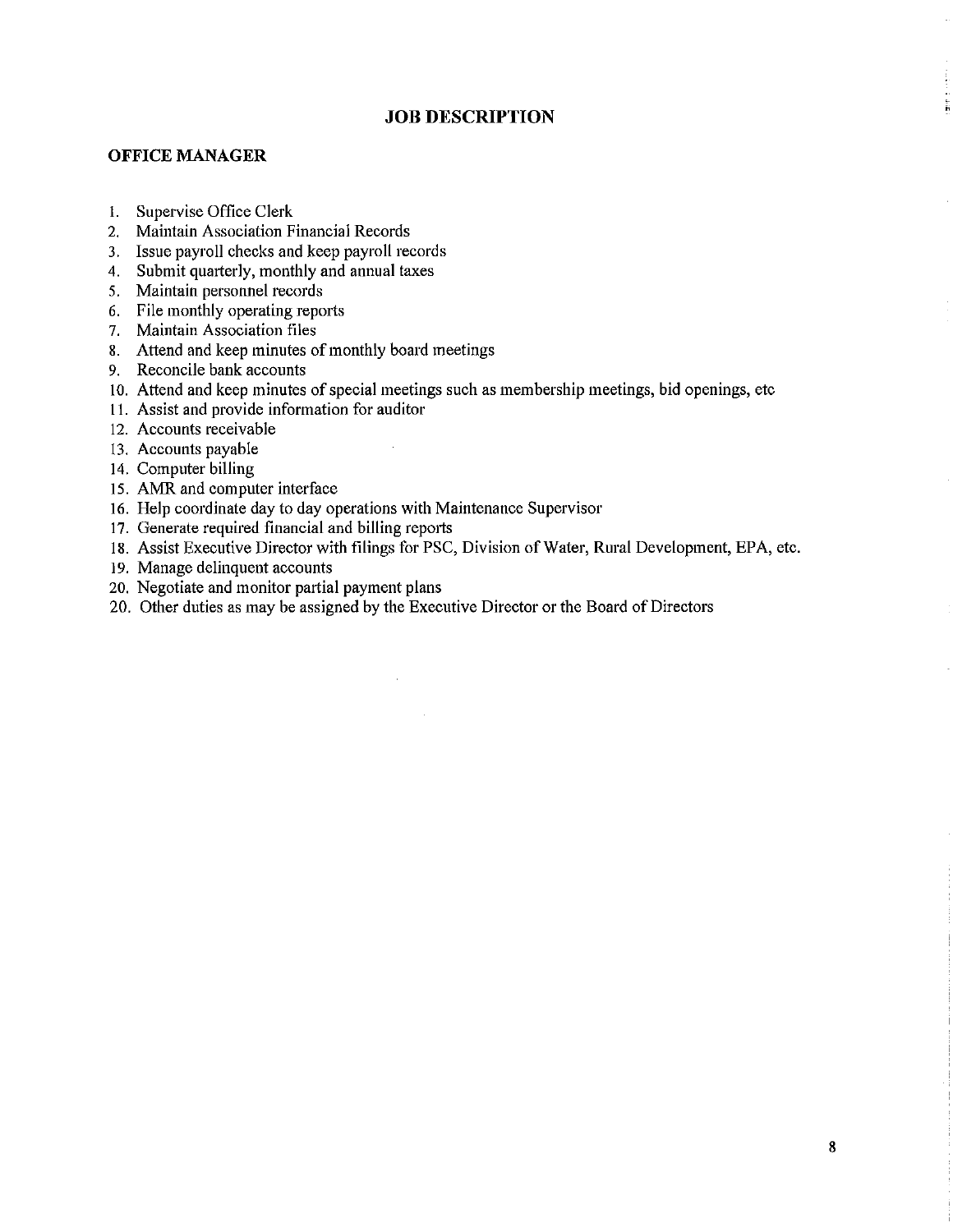## **MAINTENANCE SUPERVISOR**

- 1. Acquire and maintain a Water Distribution System Operator Certification of Class II-D or greater
- 2. Acquire and maintain a CDL license (optional)
- 3. Supervise Maintenance Technicians
- 4. Schedule maintenance, construction, and meter reading
- 5. Maintain daily check list on all vehicles and equipment
- 6. Monitor water sample schedule
- 7. Schedule maintenance and repair on all vehicles and equipment
- **8.** Operate and maintain SCADA system
- 9. Maintain lubrication schedule on pump stations
- 10. Supervise grounds and facility maintenance
- 11. Supervise day to day operation of distribution
- 12. See that all safety procedures are followed
- 13. Coordinate day to day operations with Office Manager and Office Clerk
- 14. Maintain daily water use data
- 15. Maintain log of all leak repairs
- 16. Conduct leak surveys
- 17. Keep records of water purchased and sold
- 18. Take daily chlorine residual samples
- 19. Inspect new construction when necessary
- 20. Serve as the contact for KY81 l
- 21. Provide information to Executive Director for DOT encroachment permits
- 22. Locate water lines for contractors, property owners, and other utilities
- 23. Operate excavating equipment
- 24. Operate road boring equipment
- 25. Coordinate meter change out program and test meters
- 26. Acquire and maintain PSC meter testing certification
- 27. Other duties as assigned by the Executive Director